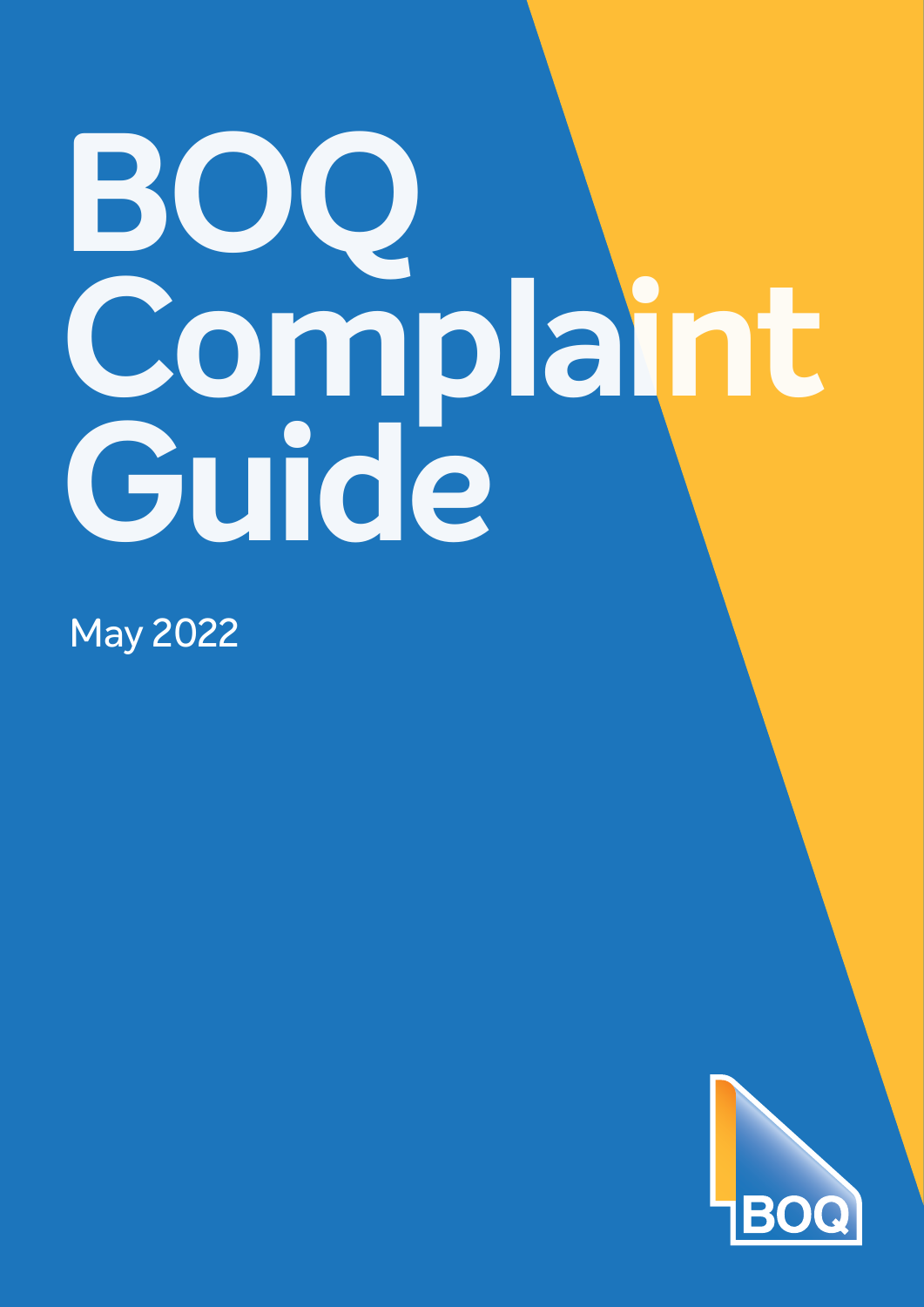# **If you're not happy with our service, we want to fix it**

We're always looking for ways to improve our service, and hearing from customers is a key part of that.

If we don't meet your expectations, we want you to tell us what happened and how we can improve what we do. By hearing your complaint and working with you to resolve it, we'll learn how to prevent it happening again.

### **What happens when you make a complaint**

If you make a complaint we'll take you through a simple process. Throughout this process we will:

- acknowledge your complaint promptly
- apologise if we've done something wrong
- listen and try to understand your concerns
- treat you with respect, sensitivity and compassion
- consider your complaint fairly and objectively
- act with integrity.

We're happy to help you at any time during the process with any specific needs you may have (see Extra support below).

| <b>Asking someone</b><br>to represent you | You can ask another person to manage your complaint for you, such as a family<br>member, lawyer or financial counsellor. You'll need to give them a written<br>authorisation so they can prove that they're acting for you. In some cases we<br>may still need to contact you directly. |
|-------------------------------------------|-----------------------------------------------------------------------------------------------------------------------------------------------------------------------------------------------------------------------------------------------------------------------------------------|
|                                           | You can locate the Authority Form at www.bog.com.au/feedback-and-                                                                                                                                                                                                                       |

You can locate the Authority Form at **[www.boq.com.au/feedback-and](http://www.boq.com.au/feedback-and-complaints)[complaints](http://www.boq.com.au/feedback-and-complaints)** or visit a branch to obtain a copy.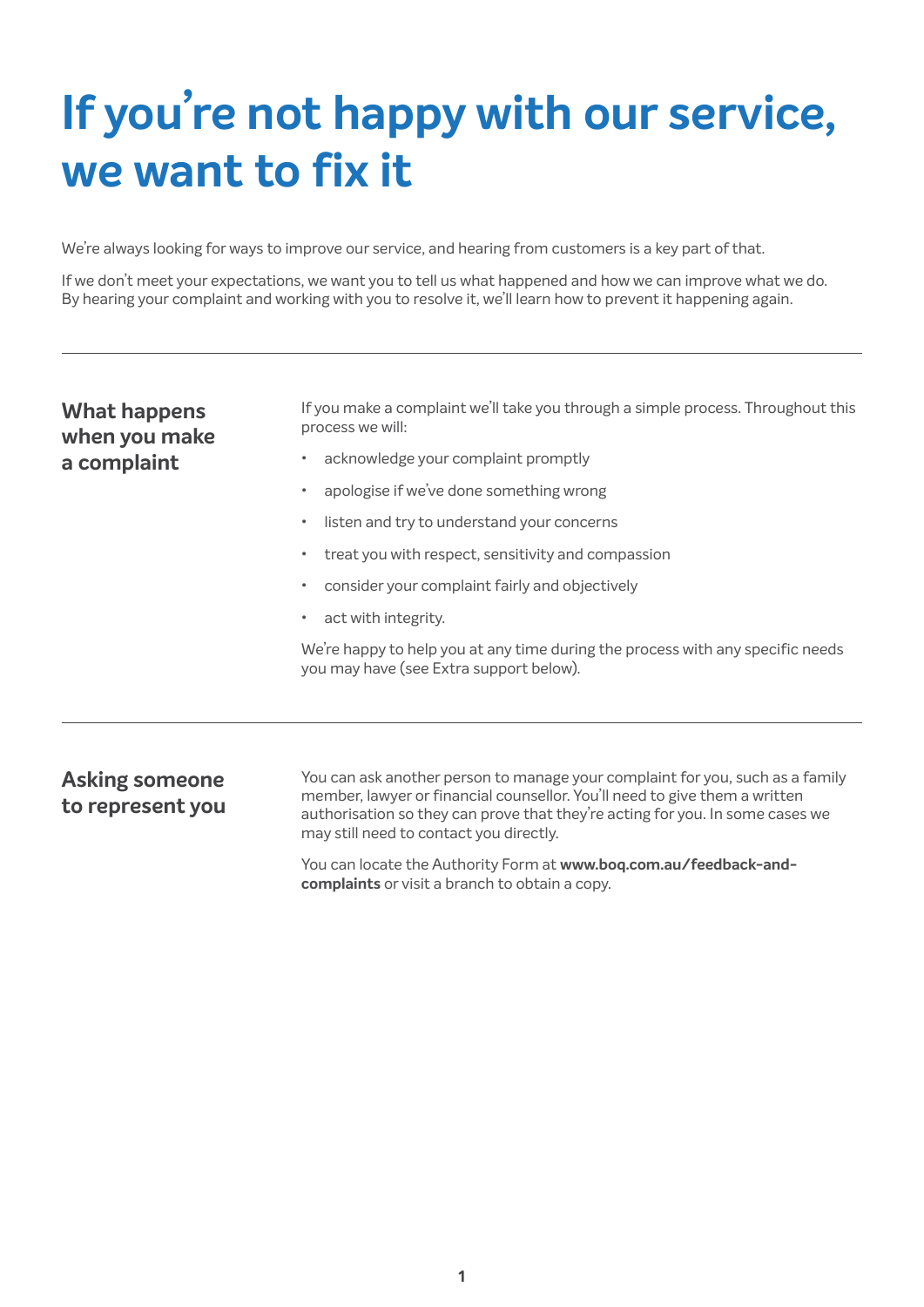# **How to make a complaint**

#### **1. Tell us what happened**

Contact us using any of the methods and tell us:

- your full name and address (or if someone is representing you, their contact details)
- what went wrong
- what you'd like us to do to fix it.

#### **You can:**

Visit or call your local branch, or call your Business Banking Manager



Call our local Customer Contact Centre on **1300 55 72 72**, 24 hours a day, 7 days a week

Use our online complaints form at **[www.boq.com.au/feedback-and-complaints](http://www.boq.com.au/feedback-and-complaints)**



Send a letter to Customer Relations, Reply Paid 2258, Brisbane Qld 4001.

#### **2. We'll acknowledge your complaint and try to resolve it**

If we receive your complaint in a branch or over the phone, we'll acknowledge your complaint and try to resolve it immediately.

If we receive your complaint in writing, we will:

- acknowledge it within 1 business day
- give you the name and contact details of the person handling your complaint.

If we can't resolve your complaint immediately, we'll tell you:

- who will be handling your complaint
- their contact details
- when you can expect us to resolve it.

#### **How we'll review your complaint**

We'll aim to find a fair solution to your complaint using all relevant information and common sense. We'll consider your conduct, our conduct and the contract between us. During our review we may need to ask you for more information.

#### **How long it will take**

If your complaint is about financial hardship or a default notice, we'll try to resolve it within 21 days. All other complaints we aim to resolve within 30 days.

If we need more time, we'll explain why and tell you when you can expect our response. We'll also tell you about your right to take your complaint to the Australian Financial Complaints Authority.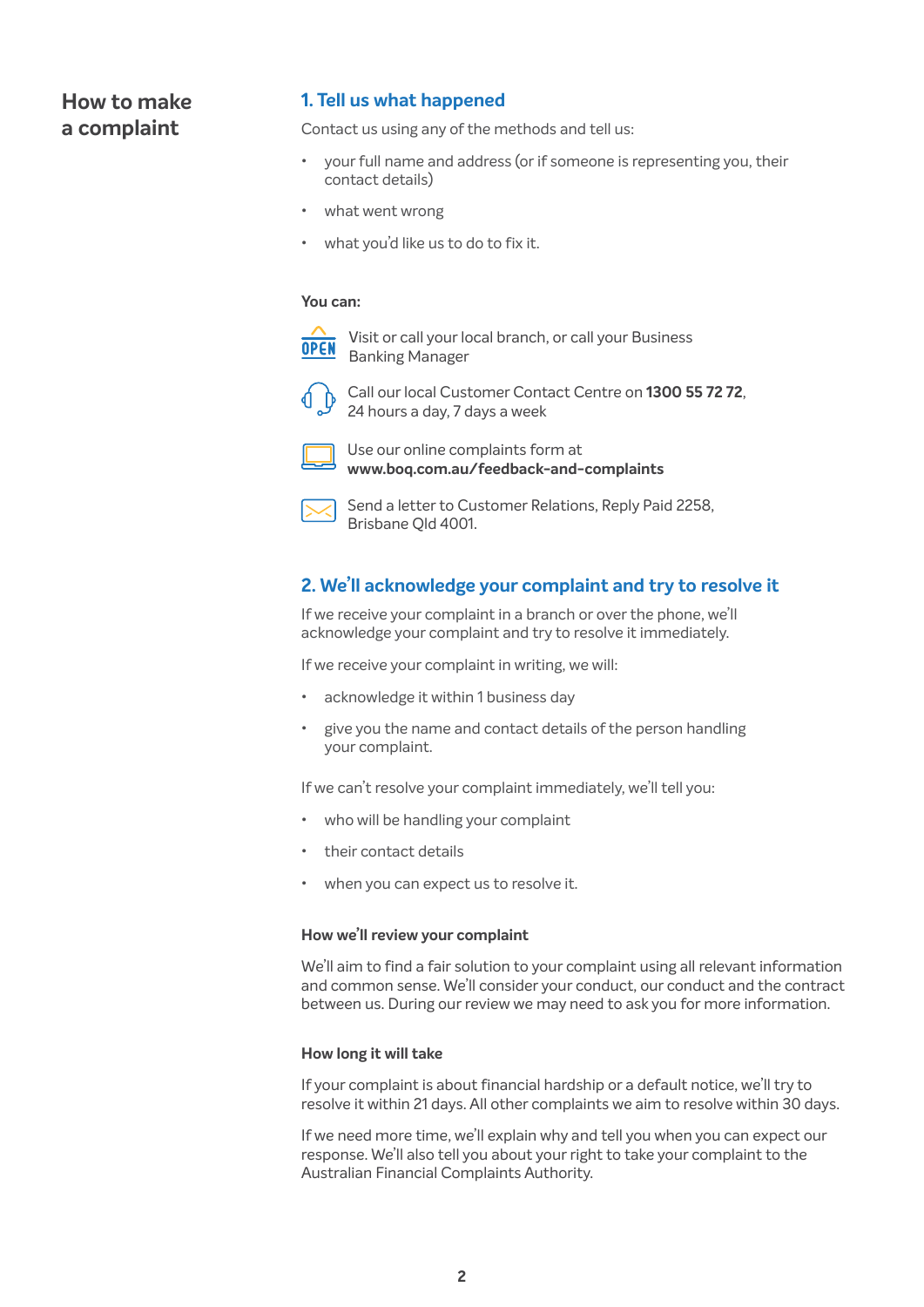# **How to make a complaint continued**

#### **How we confirm the result**

We'll confirm any resolution of your complaint in writing if:

- the complaint was about financial hardship, or
- it takes more than five business days to resolve, or
- you ask us to.

If you're satisfied with how we've resolved your complaint, that's the end of the process.

#### **3. If you're not satisfied with our response**

If you're not satisfied with how we've resolved your complaint, you can ask our internal Customer Relations team to review our decision or you can take it to the free, independent, external dispute resolution scheme provided by the Australian Financial Complaints Authority (AFCA).

#### **Contacting Customer Relations**

You can contact our Customer Relations team on **1800 663 080** between 8:30 am – 5:00 pm AEST, Monday to Friday or send an email to **[customer.relations@boq.com.au](mailto:customer.relations%40boq.com.au?subject=)**.

#### **Contacting AFCA**

If you're not satisfied with our response, you can ask the Australian Financial Complaints Authority (AFCA) to review it. AFCA provides a free, independent external dispute resolution process.

To contact AFCA:



**1 b** Call them on **1800 931 678** (free call)



Send an email to **[info@afca.org.au](mailto:info%40afca.org.au?subject=)** or go to **[www.afca.org.au](http://www.afca.org.au)**



Send a letter to Australian Financial Complaints Authority GPO Box 3, Melbourne VIC 3001

You can find out more about AFCA at **[www.afca.org.au](http://www.afca.org.au)**